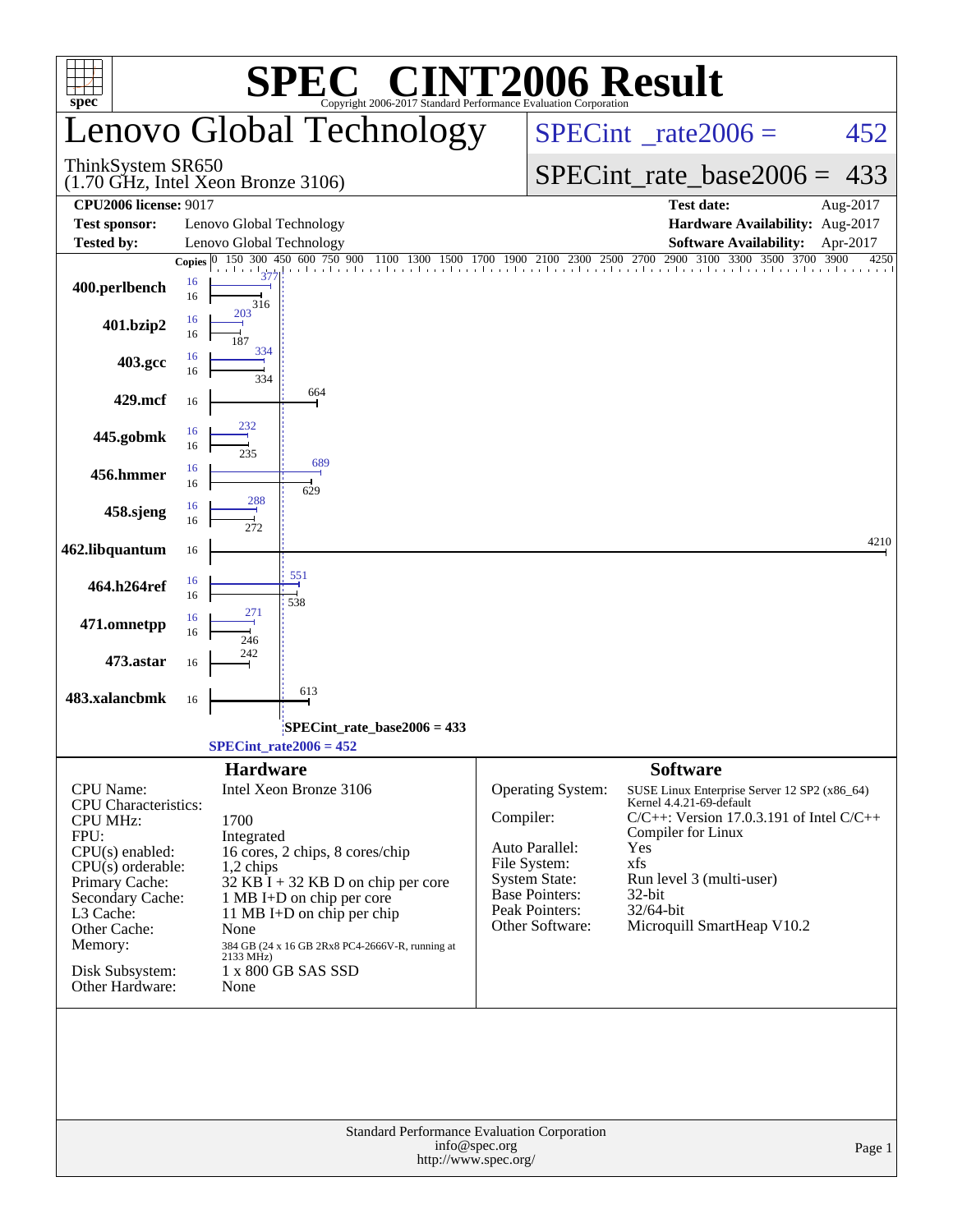

## enovo Global Technology

#### ThinkSystem SR650

(1.70 GHz, Intel Xeon Bronze 3106)

 $SPECTnt_rate2006 = 452$ [SPECint\\_rate\\_base2006 =](http://www.spec.org/auto/cpu2006/Docs/result-fields.html#SPECintratebase2006) 433

**[Test sponsor:](http://www.spec.org/auto/cpu2006/Docs/result-fields.html#Testsponsor)** Lenovo Global Technology **[Hardware Availability:](http://www.spec.org/auto/cpu2006/Docs/result-fields.html#HardwareAvailability)** Aug-2017

**[CPU2006 license:](http://www.spec.org/auto/cpu2006/Docs/result-fields.html#CPU2006license)** 9017 **[Test date:](http://www.spec.org/auto/cpu2006/Docs/result-fields.html#Testdate)** Aug-2017 **[Tested by:](http://www.spec.org/auto/cpu2006/Docs/result-fields.html#Testedby)** Lenovo Global Technology **[Software Availability:](http://www.spec.org/auto/cpu2006/Docs/result-fields.html#SoftwareAvailability)** Apr-2017

### **[Results Table](http://www.spec.org/auto/cpu2006/Docs/result-fields.html#ResultsTable)**

|                  | <b>Base</b>                                                                                              |                |       |                |       |                |            | <b>Peak</b>   |                |              |                |              |                |              |
|------------------|----------------------------------------------------------------------------------------------------------|----------------|-------|----------------|-------|----------------|------------|---------------|----------------|--------------|----------------|--------------|----------------|--------------|
| <b>Benchmark</b> | <b>Copies</b>                                                                                            | <b>Seconds</b> | Ratio | <b>Seconds</b> | Ratio | <b>Seconds</b> | Ratio      | <b>Copies</b> | <b>Seconds</b> | <b>Ratio</b> | <b>Seconds</b> | <b>Ratio</b> | <b>Seconds</b> | <b>Ratio</b> |
| 400.perlbench    | 16                                                                                                       | 493            | 317   | 496            | 315   | 494            | <b>316</b> | 16            | 418            | 374          | 415            | 377          | 415            | 377          |
| 401.bzip2        | 16                                                                                                       | 824            | 187   | 825            | 187   | 825            | 187        | 16            | 761            | 203          | 761            | 203          | 762            | 203          |
| $403.\text{gcc}$ | 16                                                                                                       | 385            | 334   | 385            | 334   | 385            | 334        | 16            | 386            | 334          | 386            | 334          | 386            | 334          |
| $429$ .mcf       | 16                                                                                                       | 220            | 664   | 220            | 663   | 220            | 664        | 16            | 220            | 664          | 220            | 663          | 220            | 664          |
| $445$ .gobm $k$  | 16                                                                                                       | 713            | 235   | 713            | 235   | 713            | 235        | 16            | 725            | 232          | 725            | 232          | 725            | 231          |
| 456.hmmer        | 16                                                                                                       | 237            | 630   | 237            | 629   | 238            | 627        | 16            | 217            | 689          | 217            | 689          | 217            | 689          |
| $458$ .sjeng     | 16                                                                                                       | 712            | 272   | 712            | 272   | 712            | 272l       | 16            | 672            | 288          | 671            | 288          | 671            | 288          |
| 462.libquantum   | 16                                                                                                       | 78.8           | 4210  | 78.8           | 4210  | 78.8           | 4210       | 16            | 78.8           | 4210         | 78.8           | 4210         | 78.8           | 4210         |
| 464.h264ref      | 16                                                                                                       | 658            | 538   | 657            | 539   | 658            | 538        | 16            | 640            | 553          | 643            | 551          | 642            | 551          |
| 471.omnetpp      | 16                                                                                                       | 406            | 246   | 407            | 246   | 407            | 246I       | 16            | 369            | 271          | 368            | 271          | 369            | 271          |
| $473$ . astar    | 16                                                                                                       | 463            | 242   | 463            | 243   | 463            | 242        | 16            | 463            | 242          | 463            | 243          | 463            | 242          |
| 483.xalancbmk    | 16                                                                                                       | 180            | 613   | 180            | 614   | 181            | 611        | 16            | 180            | 613          | 180            | 614          | 181            | 611          |
|                  | Results appear in the order in which they were run. Bold underlined text indicates a median measurement. |                |       |                |       |                |            |               |                |              |                |              |                |              |

### **[Submit Notes](http://www.spec.org/auto/cpu2006/Docs/result-fields.html#SubmitNotes)**

 The numactl mechanism was used to bind copies to processors. The config file option 'submit' was used to generate numactl commands to bind each copy to a specific processor. For details, please see the config file.

### **[Operating System Notes](http://www.spec.org/auto/cpu2006/Docs/result-fields.html#OperatingSystemNotes)**

Stack size set to unlimited using "ulimit -s unlimited"

### **[Platform Notes](http://www.spec.org/auto/cpu2006/Docs/result-fields.html#PlatformNotes)**

Standard Performance Evaluation Corporation [info@spec.org](mailto:info@spec.org) BIOS configuration: Choose Operating Mode set to Maximum Performance DCU Streamer Prefetcher set to Disable Stale AtoS set to Enable LLC dead line alloc set to Disable Sysinfo program /home/cpu2006-1.2-ic17.0u3/config/sysinfo.rev6993 Revision 6993 of 2015-11-06 (b5e8d4b4eb51ed28d7f98696cbe290c1) running on Cyborg-SUT3 Thu Aug 10 10:32:59 2017 This section contains SUT (System Under Test) info as seen by some common utilities. To remove or add to this section, see: <http://www.spec.org/cpu2006/Docs/config.html#sysinfo> From /proc/cpuinfo model name : Intel(R) Xeon(R) Bronze 3106 CPU @ 1.70GHz 2 "physical id"s (chips) 16 "processors" Continued on next page

<http://www.spec.org/>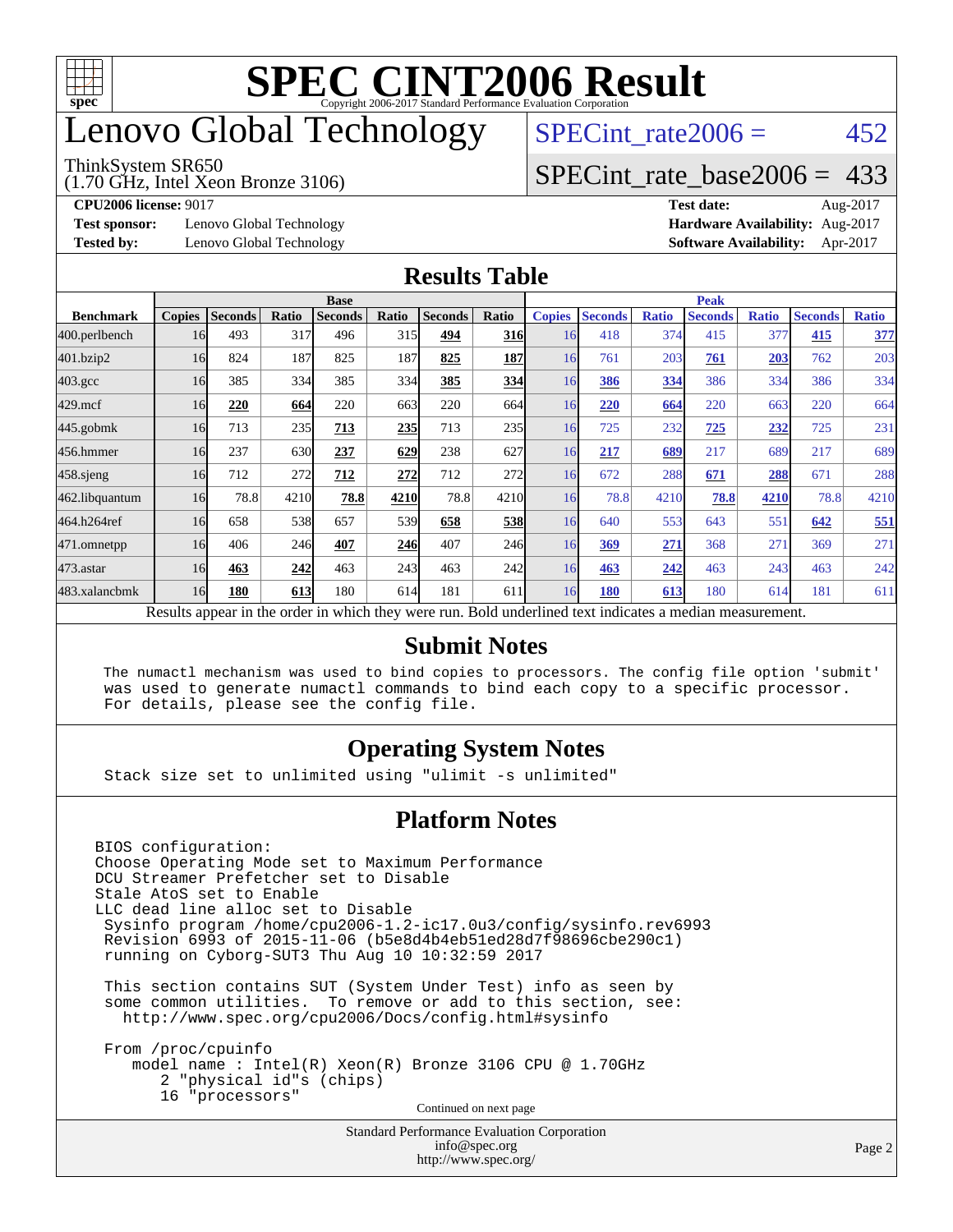

### enovo Global Technology

SPECint rate $2006 = 452$ [SPECint\\_rate\\_base2006 =](http://www.spec.org/auto/cpu2006/Docs/result-fields.html#SPECintratebase2006)  $433$ 

(1.70 GHz, Intel Xeon Bronze 3106) ThinkSystem SR650

**[Test sponsor:](http://www.spec.org/auto/cpu2006/Docs/result-fields.html#Testsponsor)** Lenovo Global Technology **[Hardware Availability:](http://www.spec.org/auto/cpu2006/Docs/result-fields.html#HardwareAvailability)** Aug-2017 **[Tested by:](http://www.spec.org/auto/cpu2006/Docs/result-fields.html#Testedby)** Lenovo Global Technology **[Software Availability:](http://www.spec.org/auto/cpu2006/Docs/result-fields.html#SoftwareAvailability)** Apr-2017

### **[CPU2006 license:](http://www.spec.org/auto/cpu2006/Docs/result-fields.html#CPU2006license)** 9017 **[Test date:](http://www.spec.org/auto/cpu2006/Docs/result-fields.html#Testdate)** Aug-2017

#### **[Platform Notes \(Continued\)](http://www.spec.org/auto/cpu2006/Docs/result-fields.html#PlatformNotes)**

 cores, siblings (Caution: counting these is hw and system dependent. The following excerpts from /proc/cpuinfo might not be reliable. Use with caution.) cpu cores : 8 siblings : 8 physical 0: cores 0 1 2 3 4 5 6 7 physical 1: cores 0 1 2 3 4 5 6 7 cache size : 11264 KB From /proc/meminfo<br>MemTotal: 395894216 kB HugePages\_Total: 0 Hugepagesize: 2048 kB From /etc/\*release\* /etc/\*version\* SuSE-release: SUSE Linux Enterprise Server 12 (x86\_64) VERSION = 12 PATCHLEVEL = 2 # This file is deprecated and will be removed in a future service pack or release. # Please check /etc/os-release for details about this release. os-release: NAME="SLES" VERSION="12-SP2" VERSION\_ID="12.2" PRETTY\_NAME="SUSE Linux Enterprise Server 12 SP2" ID="sles" ANSI\_COLOR="0;32" CPE\_NAME="cpe:/o:suse:sles:12:sp2" uname -a: Linux Cyborg-SUT3 4.4.21-69-default #1 SMP Tue Oct 25 10:58:20 UTC 2016 (9464f67) x86\_64 x86\_64 x86\_64 GNU/Linux run-level 3 Aug 10 10:31 SPEC is set to: /home/cpu2006-1.2-ic17.0u3 Type Size Used Avail Use% Mounted on /dev/sdb3 xfs 445G 11G 435G 3% / Additional information from dmidecode: Warning: Use caution when you interpret this section. The 'dmidecode' program reads system data which is "intended to allow hardware to be accurately determined", but the intent may not be met, as there are frequent changes to hardware, firmware, and the "DMTF SMBIOS" standard. BIOS Lenovo -[IVE111C-1.00]- 07/17/2017 Memory: 24x Samsung M393A2K43BB1-CTD 16 GB 2 rank 2666 MHz, configured at 2133 MHz (End of data from sysinfo program)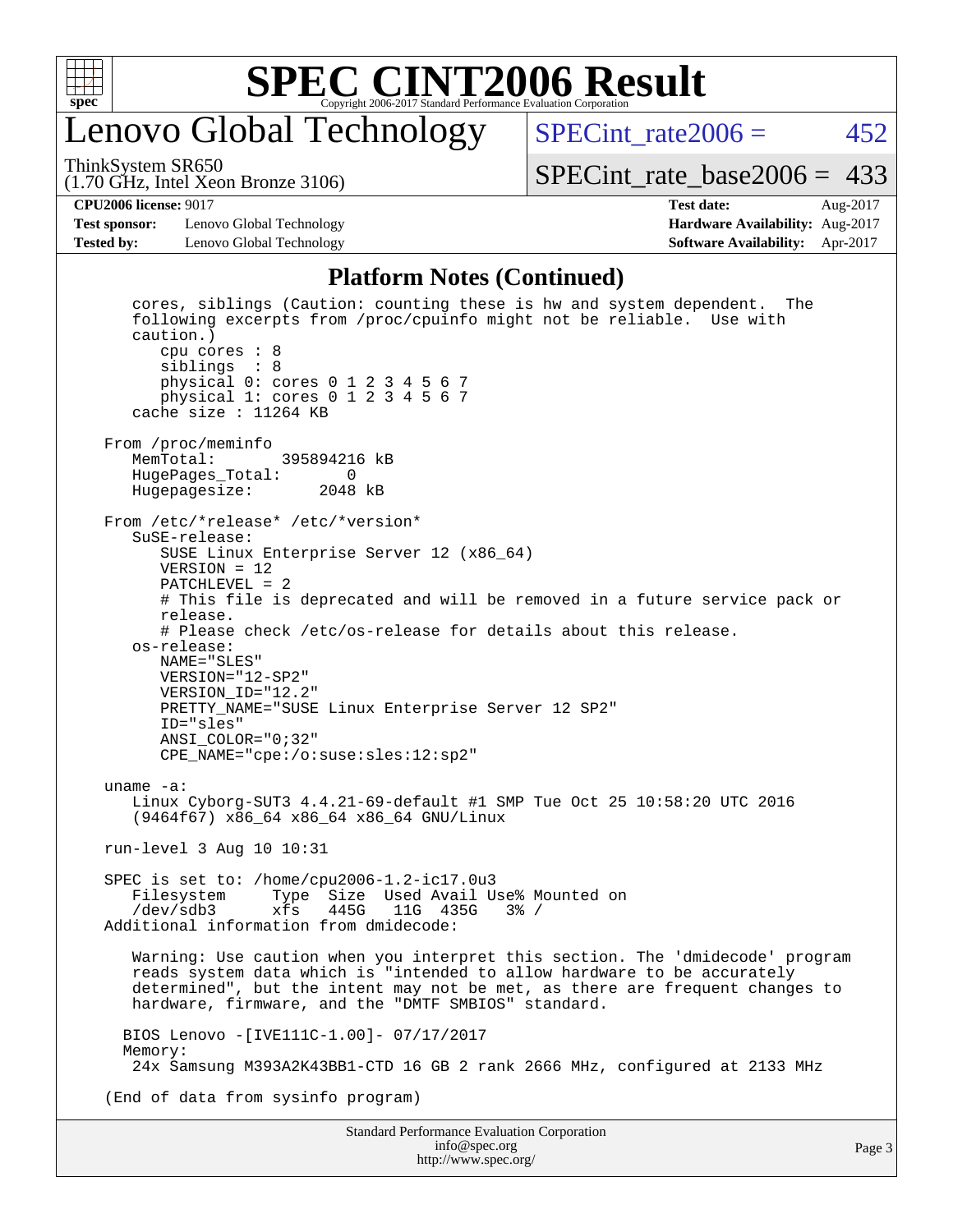

### enovo Global Technology

 $SPECTnt_rate2006 = 452$ 

ThinkSystem SR650

(1.70 GHz, Intel Xeon Bronze 3106)

[SPECint\\_rate\\_base2006 =](http://www.spec.org/auto/cpu2006/Docs/result-fields.html#SPECintratebase2006) 433

**[Test sponsor:](http://www.spec.org/auto/cpu2006/Docs/result-fields.html#Testsponsor)** Lenovo Global Technology **[Hardware Availability:](http://www.spec.org/auto/cpu2006/Docs/result-fields.html#HardwareAvailability)** Aug-2017

**[CPU2006 license:](http://www.spec.org/auto/cpu2006/Docs/result-fields.html#CPU2006license)** 9017 **[Test date:](http://www.spec.org/auto/cpu2006/Docs/result-fields.html#Testdate)** Aug-2017 **[Tested by:](http://www.spec.org/auto/cpu2006/Docs/result-fields.html#Testedby)** Lenovo Global Technology **[Software Availability:](http://www.spec.org/auto/cpu2006/Docs/result-fields.html#SoftwareAvailability)** Apr-2017

### **[General Notes](http://www.spec.org/auto/cpu2006/Docs/result-fields.html#GeneralNotes)**

Environment variables set by runspec before the start of the run: LD\_LIBRARY\_PATH = "/home/cpu2006-1.2-ic17.0u3/lib/ia32:/home/cpu2006-1.2-ic17.0u3/lib/intel64:/home/cpu2006-1.2-ic17.0u3/sh10.2"

 Binaries compiled on a system with 1x Intel Core i7-4790 CPU + 32GB RAM memory using Redhat Enterprise Linux 7.2 Transparent Huge Pages enabled by default Filesystem page cache cleared with: shell invocation of 'sync; echo 3 > /proc/sys/vm/drop\_caches' prior to run runspec command invoked through numactl i.e.: numactl --interleave=all runspec <etc>

### **[Base Compiler Invocation](http://www.spec.org/auto/cpu2006/Docs/result-fields.html#BaseCompilerInvocation)**

[C benchmarks](http://www.spec.org/auto/cpu2006/Docs/result-fields.html#Cbenchmarks):

[icc -m32 -L/opt/intel/compilers\\_and\\_libraries\\_2017/linux/lib/ia32](http://www.spec.org/cpu2006/results/res2017q4/cpu2006-20170918-49696.flags.html#user_CCbase_intel_icc_c29f3ff5a7ed067b11e4ec10a03f03ae)

[C++ benchmarks:](http://www.spec.org/auto/cpu2006/Docs/result-fields.html#CXXbenchmarks)

[icpc -m32 -L/opt/intel/compilers\\_and\\_libraries\\_2017/linux/lib/ia32](http://www.spec.org/cpu2006/results/res2017q4/cpu2006-20170918-49696.flags.html#user_CXXbase_intel_icpc_8c35c7808b62dab9ae41a1aa06361b6b)

### **[Base Portability Flags](http://www.spec.org/auto/cpu2006/Docs/result-fields.html#BasePortabilityFlags)**

 400.perlbench: [-D\\_FILE\\_OFFSET\\_BITS=64](http://www.spec.org/cpu2006/results/res2017q4/cpu2006-20170918-49696.flags.html#user_basePORTABILITY400_perlbench_file_offset_bits_64_438cf9856305ebd76870a2c6dc2689ab) [-DSPEC\\_CPU\\_LINUX\\_IA32](http://www.spec.org/cpu2006/results/res2017q4/cpu2006-20170918-49696.flags.html#b400.perlbench_baseCPORTABILITY_DSPEC_CPU_LINUX_IA32) 401.bzip2: [-D\\_FILE\\_OFFSET\\_BITS=64](http://www.spec.org/cpu2006/results/res2017q4/cpu2006-20170918-49696.flags.html#user_basePORTABILITY401_bzip2_file_offset_bits_64_438cf9856305ebd76870a2c6dc2689ab) 403.gcc: [-D\\_FILE\\_OFFSET\\_BITS=64](http://www.spec.org/cpu2006/results/res2017q4/cpu2006-20170918-49696.flags.html#user_basePORTABILITY403_gcc_file_offset_bits_64_438cf9856305ebd76870a2c6dc2689ab) 429.mcf: [-D\\_FILE\\_OFFSET\\_BITS=64](http://www.spec.org/cpu2006/results/res2017q4/cpu2006-20170918-49696.flags.html#user_basePORTABILITY429_mcf_file_offset_bits_64_438cf9856305ebd76870a2c6dc2689ab) 445.gobmk: [-D\\_FILE\\_OFFSET\\_BITS=64](http://www.spec.org/cpu2006/results/res2017q4/cpu2006-20170918-49696.flags.html#user_basePORTABILITY445_gobmk_file_offset_bits_64_438cf9856305ebd76870a2c6dc2689ab) 456.hmmer: [-D\\_FILE\\_OFFSET\\_BITS=64](http://www.spec.org/cpu2006/results/res2017q4/cpu2006-20170918-49696.flags.html#user_basePORTABILITY456_hmmer_file_offset_bits_64_438cf9856305ebd76870a2c6dc2689ab) 458.sjeng: [-D\\_FILE\\_OFFSET\\_BITS=64](http://www.spec.org/cpu2006/results/res2017q4/cpu2006-20170918-49696.flags.html#user_basePORTABILITY458_sjeng_file_offset_bits_64_438cf9856305ebd76870a2c6dc2689ab) 462.libquantum: [-D\\_FILE\\_OFFSET\\_BITS=64](http://www.spec.org/cpu2006/results/res2017q4/cpu2006-20170918-49696.flags.html#user_basePORTABILITY462_libquantum_file_offset_bits_64_438cf9856305ebd76870a2c6dc2689ab) [-DSPEC\\_CPU\\_LINUX](http://www.spec.org/cpu2006/results/res2017q4/cpu2006-20170918-49696.flags.html#b462.libquantum_baseCPORTABILITY_DSPEC_CPU_LINUX) 464.h264ref: [-D\\_FILE\\_OFFSET\\_BITS=64](http://www.spec.org/cpu2006/results/res2017q4/cpu2006-20170918-49696.flags.html#user_basePORTABILITY464_h264ref_file_offset_bits_64_438cf9856305ebd76870a2c6dc2689ab) 471.omnetpp: [-D\\_FILE\\_OFFSET\\_BITS=64](http://www.spec.org/cpu2006/results/res2017q4/cpu2006-20170918-49696.flags.html#user_basePORTABILITY471_omnetpp_file_offset_bits_64_438cf9856305ebd76870a2c6dc2689ab) 473.astar: [-D\\_FILE\\_OFFSET\\_BITS=64](http://www.spec.org/cpu2006/results/res2017q4/cpu2006-20170918-49696.flags.html#user_basePORTABILITY473_astar_file_offset_bits_64_438cf9856305ebd76870a2c6dc2689ab) 483.xalancbmk: [-D\\_FILE\\_OFFSET\\_BITS=64](http://www.spec.org/cpu2006/results/res2017q4/cpu2006-20170918-49696.flags.html#user_basePORTABILITY483_xalancbmk_file_offset_bits_64_438cf9856305ebd76870a2c6dc2689ab) [-DSPEC\\_CPU\\_LINUX](http://www.spec.org/cpu2006/results/res2017q4/cpu2006-20170918-49696.flags.html#b483.xalancbmk_baseCXXPORTABILITY_DSPEC_CPU_LINUX)

### **[Base Optimization Flags](http://www.spec.org/auto/cpu2006/Docs/result-fields.html#BaseOptimizationFlags)**

[C benchmarks](http://www.spec.org/auto/cpu2006/Docs/result-fields.html#Cbenchmarks):

[-xCORE-AVX2](http://www.spec.org/cpu2006/results/res2017q4/cpu2006-20170918-49696.flags.html#user_CCbase_f-xCORE-AVX2) [-ipo](http://www.spec.org/cpu2006/results/res2017q4/cpu2006-20170918-49696.flags.html#user_CCbase_f-ipo) [-O3](http://www.spec.org/cpu2006/results/res2017q4/cpu2006-20170918-49696.flags.html#user_CCbase_f-O3) [-no-prec-div](http://www.spec.org/cpu2006/results/res2017q4/cpu2006-20170918-49696.flags.html#user_CCbase_f-no-prec-div) [-qopt-prefetch](http://www.spec.org/cpu2006/results/res2017q4/cpu2006-20170918-49696.flags.html#user_CCbase_f-qopt-prefetch) [-qopt-mem-layout-trans=3](http://www.spec.org/cpu2006/results/res2017q4/cpu2006-20170918-49696.flags.html#user_CCbase_f-qopt-mem-layout-trans_170f5be61cd2cedc9b54468c59262d5d)

[C++ benchmarks:](http://www.spec.org/auto/cpu2006/Docs/result-fields.html#CXXbenchmarks)

[-xCORE-AVX2](http://www.spec.org/cpu2006/results/res2017q4/cpu2006-20170918-49696.flags.html#user_CXXbase_f-xCORE-AVX2) [-ipo](http://www.spec.org/cpu2006/results/res2017q4/cpu2006-20170918-49696.flags.html#user_CXXbase_f-ipo) [-O3](http://www.spec.org/cpu2006/results/res2017q4/cpu2006-20170918-49696.flags.html#user_CXXbase_f-O3) [-no-prec-div](http://www.spec.org/cpu2006/results/res2017q4/cpu2006-20170918-49696.flags.html#user_CXXbase_f-no-prec-div) [-qopt-prefetch](http://www.spec.org/cpu2006/results/res2017q4/cpu2006-20170918-49696.flags.html#user_CXXbase_f-qopt-prefetch) [-qopt-mem-layout-trans=3](http://www.spec.org/cpu2006/results/res2017q4/cpu2006-20170918-49696.flags.html#user_CXXbase_f-qopt-mem-layout-trans_170f5be61cd2cedc9b54468c59262d5d) [-Wl,-z,muldefs](http://www.spec.org/cpu2006/results/res2017q4/cpu2006-20170918-49696.flags.html#user_CXXbase_link_force_multiple1_74079c344b956b9658436fd1b6dd3a8a) [-L/sh10.2 -lsmartheap](http://www.spec.org/cpu2006/results/res2017q4/cpu2006-20170918-49696.flags.html#user_CXXbase_SmartHeap_b831f2d313e2fffa6dfe3f00ffc1f1c0)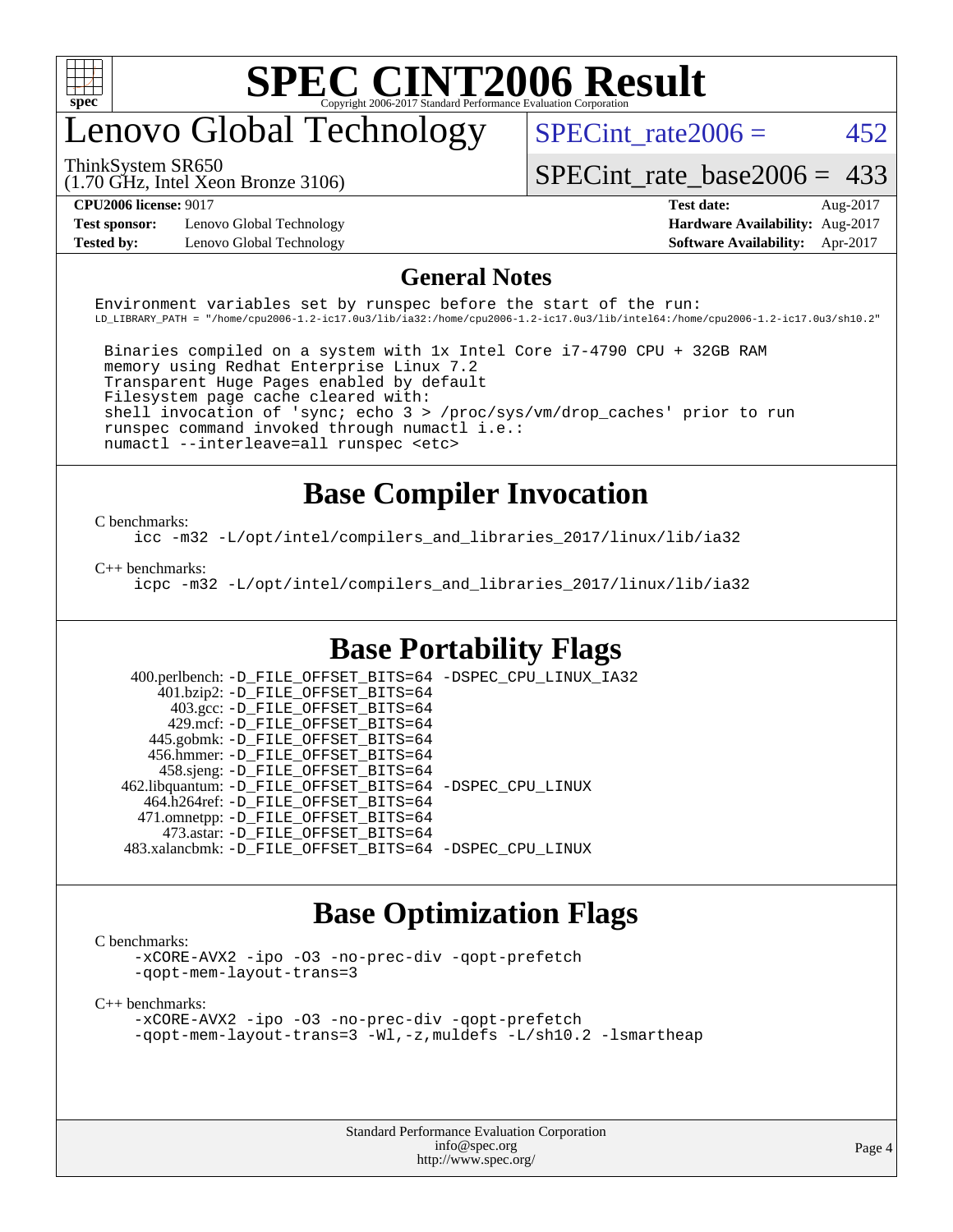

# enovo Global Technology

ThinkSystem SR650

(1.70 GHz, Intel Xeon Bronze 3106)

**[Test sponsor:](http://www.spec.org/auto/cpu2006/Docs/result-fields.html#Testsponsor)** Lenovo Global Technology **[Hardware Availability:](http://www.spec.org/auto/cpu2006/Docs/result-fields.html#HardwareAvailability)** Aug-2017 **[Tested by:](http://www.spec.org/auto/cpu2006/Docs/result-fields.html#Testedby)** Lenovo Global Technology **[Software Availability:](http://www.spec.org/auto/cpu2006/Docs/result-fields.html#SoftwareAvailability)** Apr-2017

 $SPECTnt_rate2006 = 452$ 

[SPECint\\_rate\\_base2006 =](http://www.spec.org/auto/cpu2006/Docs/result-fields.html#SPECintratebase2006)  $433$ 

**[CPU2006 license:](http://www.spec.org/auto/cpu2006/Docs/result-fields.html#CPU2006license)** 9017 **[Test date:](http://www.spec.org/auto/cpu2006/Docs/result-fields.html#Testdate)** Aug-2017

### **[Base Other Flags](http://www.spec.org/auto/cpu2006/Docs/result-fields.html#BaseOtherFlags)**

[C benchmarks](http://www.spec.org/auto/cpu2006/Docs/result-fields.html#Cbenchmarks):

403.gcc: [-Dalloca=\\_alloca](http://www.spec.org/cpu2006/results/res2017q4/cpu2006-20170918-49696.flags.html#b403.gcc_baseEXTRA_CFLAGS_Dalloca_be3056838c12de2578596ca5467af7f3)

**[Peak Compiler Invocation](http://www.spec.org/auto/cpu2006/Docs/result-fields.html#PeakCompilerInvocation)**

[C benchmarks \(except as noted below\)](http://www.spec.org/auto/cpu2006/Docs/result-fields.html#Cbenchmarksexceptasnotedbelow):

[icc -m32 -L/opt/intel/compilers\\_and\\_libraries\\_2017/linux/lib/ia32](http://www.spec.org/cpu2006/results/res2017q4/cpu2006-20170918-49696.flags.html#user_CCpeak_intel_icc_c29f3ff5a7ed067b11e4ec10a03f03ae)

400.perlbench: [icc -m64](http://www.spec.org/cpu2006/results/res2017q4/cpu2006-20170918-49696.flags.html#user_peakCCLD400_perlbench_intel_icc_64bit_bda6cc9af1fdbb0edc3795bac97ada53)

401.bzip2: [icc -m64](http://www.spec.org/cpu2006/results/res2017q4/cpu2006-20170918-49696.flags.html#user_peakCCLD401_bzip2_intel_icc_64bit_bda6cc9af1fdbb0edc3795bac97ada53)

456.hmmer: [icc -m64](http://www.spec.org/cpu2006/results/res2017q4/cpu2006-20170918-49696.flags.html#user_peakCCLD456_hmmer_intel_icc_64bit_bda6cc9af1fdbb0edc3795bac97ada53)

458.sjeng: [icc -m64](http://www.spec.org/cpu2006/results/res2017q4/cpu2006-20170918-49696.flags.html#user_peakCCLD458_sjeng_intel_icc_64bit_bda6cc9af1fdbb0edc3795bac97ada53)

[C++ benchmarks:](http://www.spec.org/auto/cpu2006/Docs/result-fields.html#CXXbenchmarks)

[icpc -m32 -L/opt/intel/compilers\\_and\\_libraries\\_2017/linux/lib/ia32](http://www.spec.org/cpu2006/results/res2017q4/cpu2006-20170918-49696.flags.html#user_CXXpeak_intel_icpc_8c35c7808b62dab9ae41a1aa06361b6b)

### **[Peak Portability Flags](http://www.spec.org/auto/cpu2006/Docs/result-fields.html#PeakPortabilityFlags)**

```
 400.perlbench: -DSPEC_CPU_LP64 -DSPEC_CPU_LINUX_X64
    401.bzip2: -DSPEC_CPU_LP64
      403.gcc: -D_FILE_OFFSET_BITS=64
     429.mcf: -D_FILE_OFFSET_BITS=64
   445.gobmk: -D_FILE_OFFSET_BITS=64
   456.hmmer: -DSPEC_CPU_LP64
    458.sjeng: -DSPEC_CPU_LP64
462.libquantum: -D_FILE_OFFSET_BITS=64 -DSPEC_CPU_LINUX
  464.h264ref: -D_FILE_OFFSET_BITS=64
  471.omnetpp: -D_FILE_OFFSET_BITS=64
     473.astar: -D_FILE_OFFSET_BITS=64
483.xalancbmk: -D_FILE_OFFSET_BITS=64 -DSPEC_CPU_LINUX
```
### **[Peak Optimization Flags](http://www.spec.org/auto/cpu2006/Docs/result-fields.html#PeakOptimizationFlags)**

[C benchmarks](http://www.spec.org/auto/cpu2006/Docs/result-fields.html#Cbenchmarks):

 400.perlbench: [-prof-gen](http://www.spec.org/cpu2006/results/res2017q4/cpu2006-20170918-49696.flags.html#user_peakPASS1_CFLAGSPASS1_LDCFLAGS400_perlbench_prof_gen_e43856698f6ca7b7e442dfd80e94a8fc)(pass 1) [-prof-use](http://www.spec.org/cpu2006/results/res2017q4/cpu2006-20170918-49696.flags.html#user_peakPASS2_CFLAGSPASS2_LDCFLAGS400_perlbench_prof_use_bccf7792157ff70d64e32fe3e1250b55)(pass 2) [-xCORE-AVX2](http://www.spec.org/cpu2006/results/res2017q4/cpu2006-20170918-49696.flags.html#user_peakPASS2_CFLAGSPASS2_LDCFLAGS400_perlbench_f-xCORE-AVX2)(pass 2)  $-par-num-threads=1(pass 1) -ipo(pass 2) -O3(pass 2)$  $-par-num-threads=1(pass 1) -ipo(pass 2) -O3(pass 2)$  $-par-num-threads=1(pass 1) -ipo(pass 2) -O3(pass 2)$  $-par-num-threads=1(pass 1) -ipo(pass 2) -O3(pass 2)$  $-par-num-threads=1(pass 1) -ipo(pass 2) -O3(pass 2)$  $-par-num-threads=1(pass 1) -ipo(pass 2) -O3(pass 2)$ [-no-prec-div](http://www.spec.org/cpu2006/results/res2017q4/cpu2006-20170918-49696.flags.html#user_peakPASS2_CFLAGSPASS2_LDCFLAGS400_perlbench_f-no-prec-div)(pass 2) [-auto-ilp32](http://www.spec.org/cpu2006/results/res2017q4/cpu2006-20170918-49696.flags.html#user_peakCOPTIMIZE400_perlbench_f-auto-ilp32) [-qopt-mem-layout-trans=3](http://www.spec.org/cpu2006/results/res2017q4/cpu2006-20170918-49696.flags.html#user_peakCOPTIMIZE400_perlbench_f-qopt-mem-layout-trans_170f5be61cd2cedc9b54468c59262d5d)

Continued on next page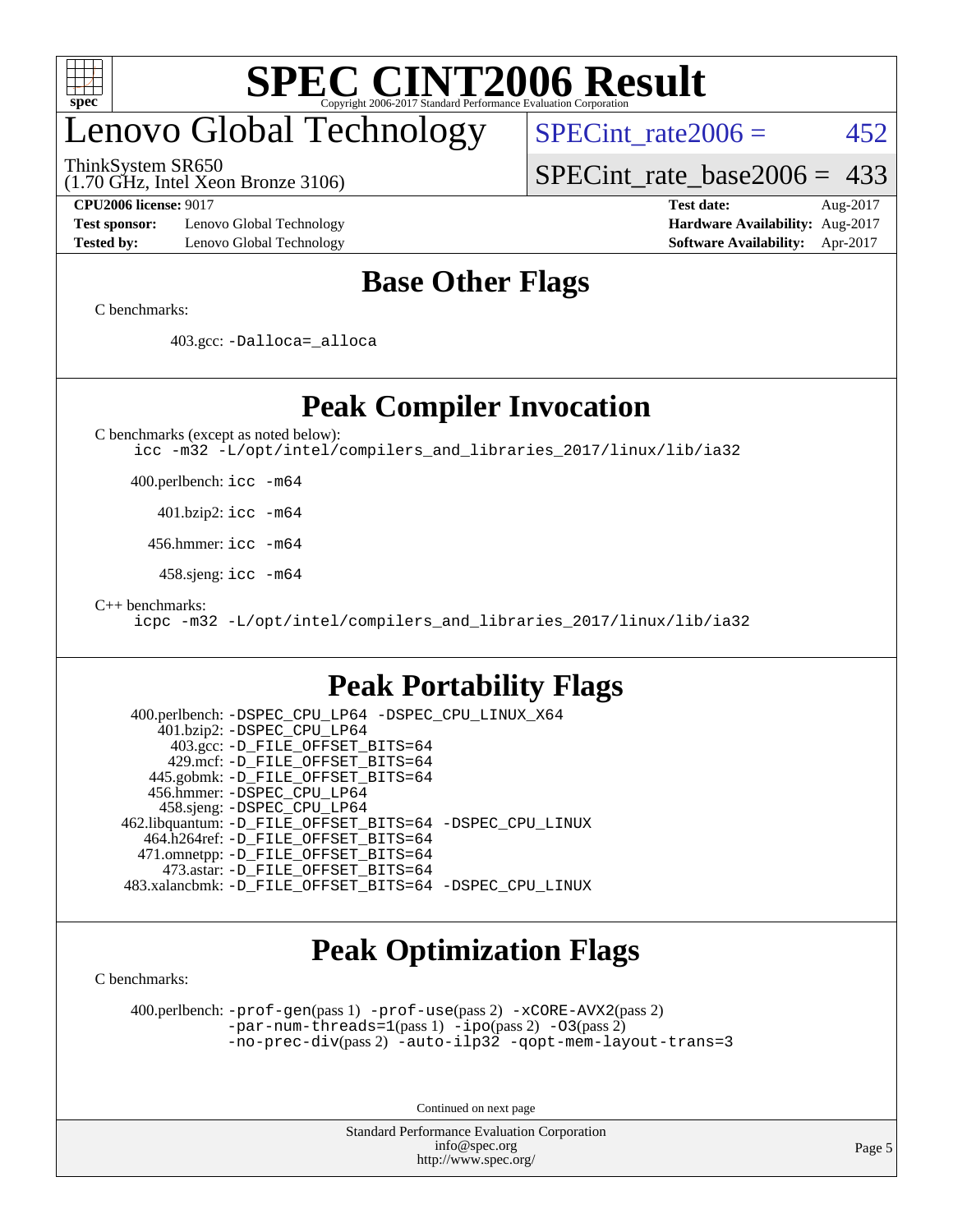

# enovo Global Technology

ThinkSystem SR650

 $SPECTnt_rate2006 = 452$ 

(1.70 GHz, Intel Xeon Bronze 3106)

[SPECint\\_rate\\_base2006 =](http://www.spec.org/auto/cpu2006/Docs/result-fields.html#SPECintratebase2006) 433

**[Test sponsor:](http://www.spec.org/auto/cpu2006/Docs/result-fields.html#Testsponsor)** Lenovo Global Technology **[Hardware Availability:](http://www.spec.org/auto/cpu2006/Docs/result-fields.html#HardwareAvailability)** Aug-2017 **[Tested by:](http://www.spec.org/auto/cpu2006/Docs/result-fields.html#Testedby)** Lenovo Global Technology **[Software Availability:](http://www.spec.org/auto/cpu2006/Docs/result-fields.html#SoftwareAvailability)** Apr-2017

**[CPU2006 license:](http://www.spec.org/auto/cpu2006/Docs/result-fields.html#CPU2006license)** 9017 **[Test date:](http://www.spec.org/auto/cpu2006/Docs/result-fields.html#Testdate)** Aug-2017

### **[Peak Optimization Flags \(Continued\)](http://www.spec.org/auto/cpu2006/Docs/result-fields.html#PeakOptimizationFlags)**

|                                 | 401.bzip2: -prof-gen(pass 1) -prof-use(pass 2) -xCORE-AVX2(pass 2)<br>$-par-num-threads=1(pass 1) -ipo(pass 2) -03(pass 2)$<br>-no-prec-div(pass 2) -qopt-prefetch -auto-ilp32<br>-gopt-mem-layout-trans=3                                                          |  |  |  |  |
|---------------------------------|---------------------------------------------------------------------------------------------------------------------------------------------------------------------------------------------------------------------------------------------------------------------|--|--|--|--|
|                                 | 403.gcc: -xCORE-AVX2 -ipo -03 -no-prec-div<br>-gopt-mem-layout-trans=3                                                                                                                                                                                              |  |  |  |  |
|                                 | $429$ .mcf: basepeak = yes                                                                                                                                                                                                                                          |  |  |  |  |
|                                 | 445.gobmk: -prof-gen(pass 1) -prof-use(pass 2) -xCORE-AVX2(pass 2)<br>$-par-num-threads=1(pass 1) -ipo(pass 2) -03(pass 2)$<br>-no-prec-div(pass 2) -gopt-mem-layout-trans=3                                                                                        |  |  |  |  |
|                                 | 456.hmmer: -xCORE-AVX2 -ipo -03 -no-prec-div -unroll2 -auto-ilp32<br>-qopt-mem-layout-trans=3                                                                                                                                                                       |  |  |  |  |
|                                 | 458.sjeng: -prof-gen(pass 1) -prof-use(pass 2) -xCORE-AVX2(pass 2)<br>$-par-num-threads=1(pass 1) -ipo(pass 2) -03(pass 2)$<br>-no-prec-div(pass 2) -unroll4 -auto-ilp32<br>-gopt-mem-layout-trans=3                                                                |  |  |  |  |
|                                 | $462$ .libquantum: basepeak = yes                                                                                                                                                                                                                                   |  |  |  |  |
|                                 | 464.h264ref: -prof-gen(pass 1) -prof-use(pass 2) -xCORE-AVX2(pass 2)<br>$-par-num-threads=1(pass 1) -ipo(pass 2) -03(pass 2)$<br>-no-prec-div(pass 2) -unroll2 -qopt-mem-layout-trans=3                                                                             |  |  |  |  |
| $C_{++}$ benchmarks:            |                                                                                                                                                                                                                                                                     |  |  |  |  |
|                                 | 471.omnetpp: -prof-gen(pass 1) -prof-use(pass 2) -xCORE-AVX2(pass 2)<br>$-par-num-threads=1(pass 1) -ipo(pass 2) -03(pass 2)$<br>$-no-prec-div(pass 2)$<br>-qopt-ra-region-strategy=block<br>-gopt-mem-layout-trans=3 -Wl,-z, muldefs<br>$-L/\nsh10.2 - lsmartheap$ |  |  |  |  |
|                                 | $473$ . astar: basepeak = yes                                                                                                                                                                                                                                       |  |  |  |  |
| $483.xalanchmk: basepeak = yes$ |                                                                                                                                                                                                                                                                     |  |  |  |  |

### **[Peak Other Flags](http://www.spec.org/auto/cpu2006/Docs/result-fields.html#PeakOtherFlags)**

[C benchmarks](http://www.spec.org/auto/cpu2006/Docs/result-fields.html#Cbenchmarks):

403.gcc: [-Dalloca=\\_alloca](http://www.spec.org/cpu2006/results/res2017q4/cpu2006-20170918-49696.flags.html#b403.gcc_peakEXTRA_CFLAGS_Dalloca_be3056838c12de2578596ca5467af7f3)